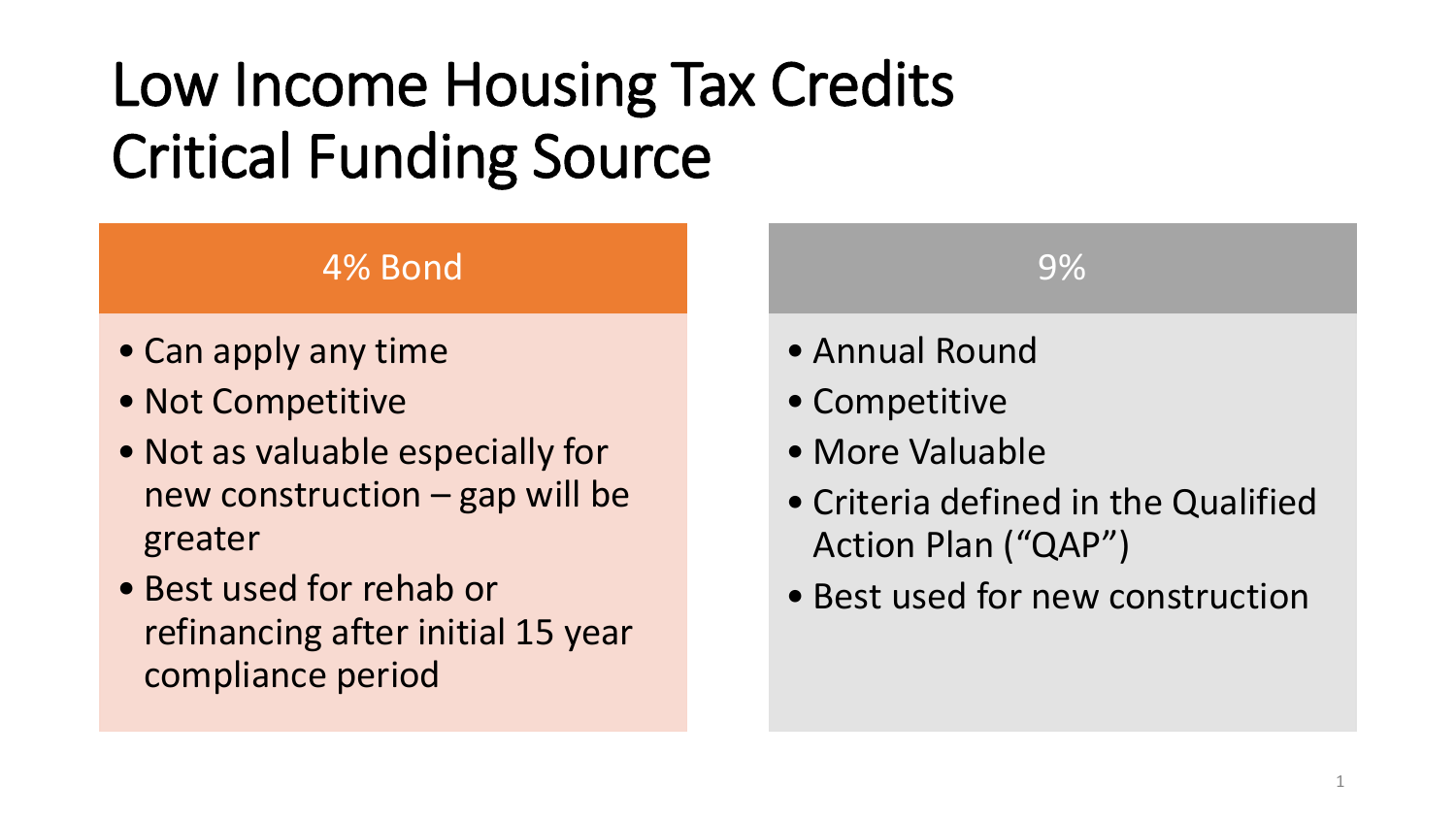## State Application – Key Information Capacity of Development Team

- Developer
- General Contractor
- Architect
- Engineer
- Property Manager
- Bank
- Syndicator
- Lawyer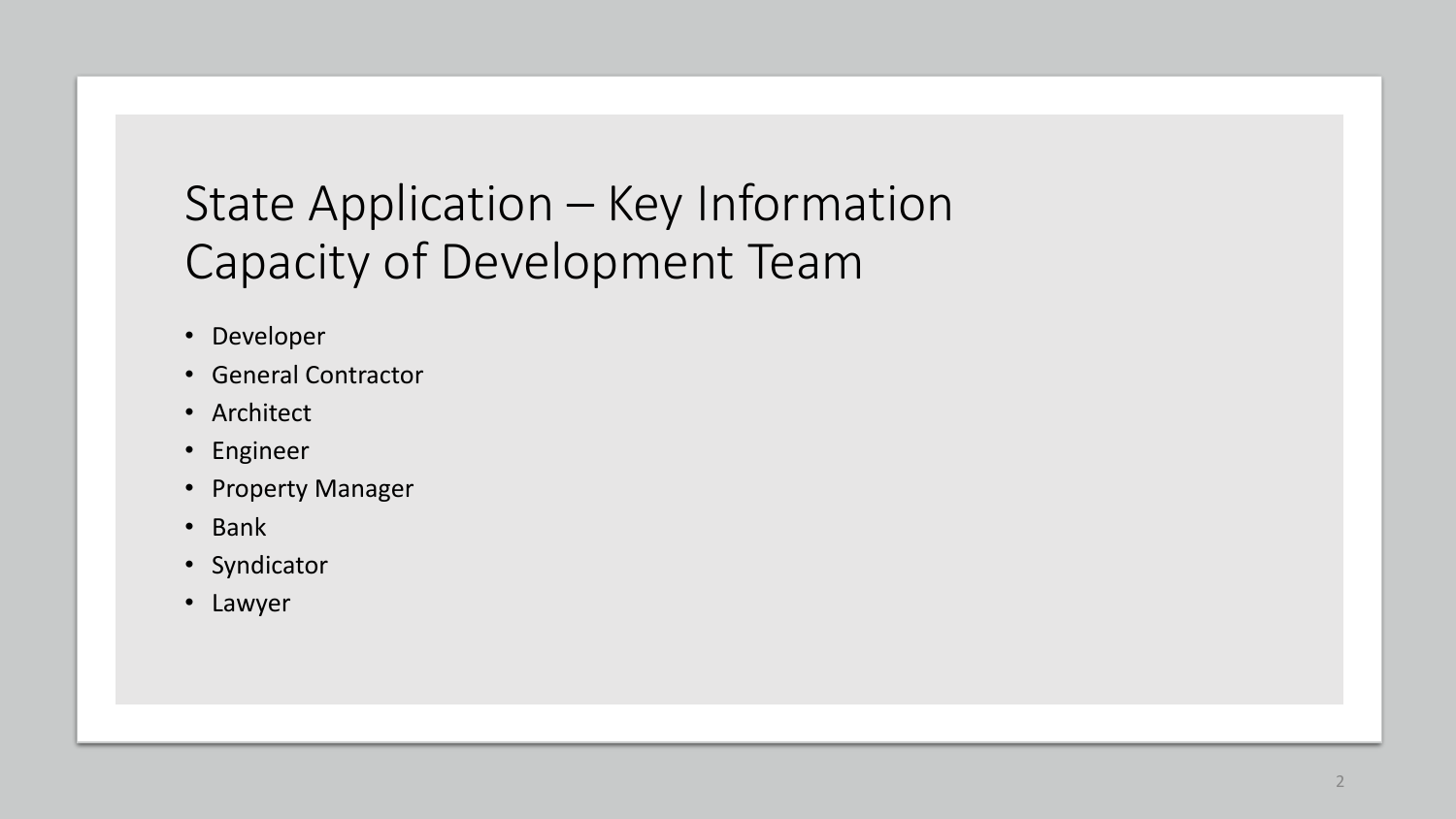### State Application – Key Information Sources and Uses

- Uses
	- Acquisition
	- Construction
	- Construction Fees
	- Financing Fees
	- Syndication Fees
	- Guarantees and Reserves
	- Developer Fee
- Sources
	- Debt
	- Cash Flow Financing and Grants
	- Equity
		- Historic Tax Credits
		- New Market Tax Credits
		- Developer Equity
		- Deferred Developer Fee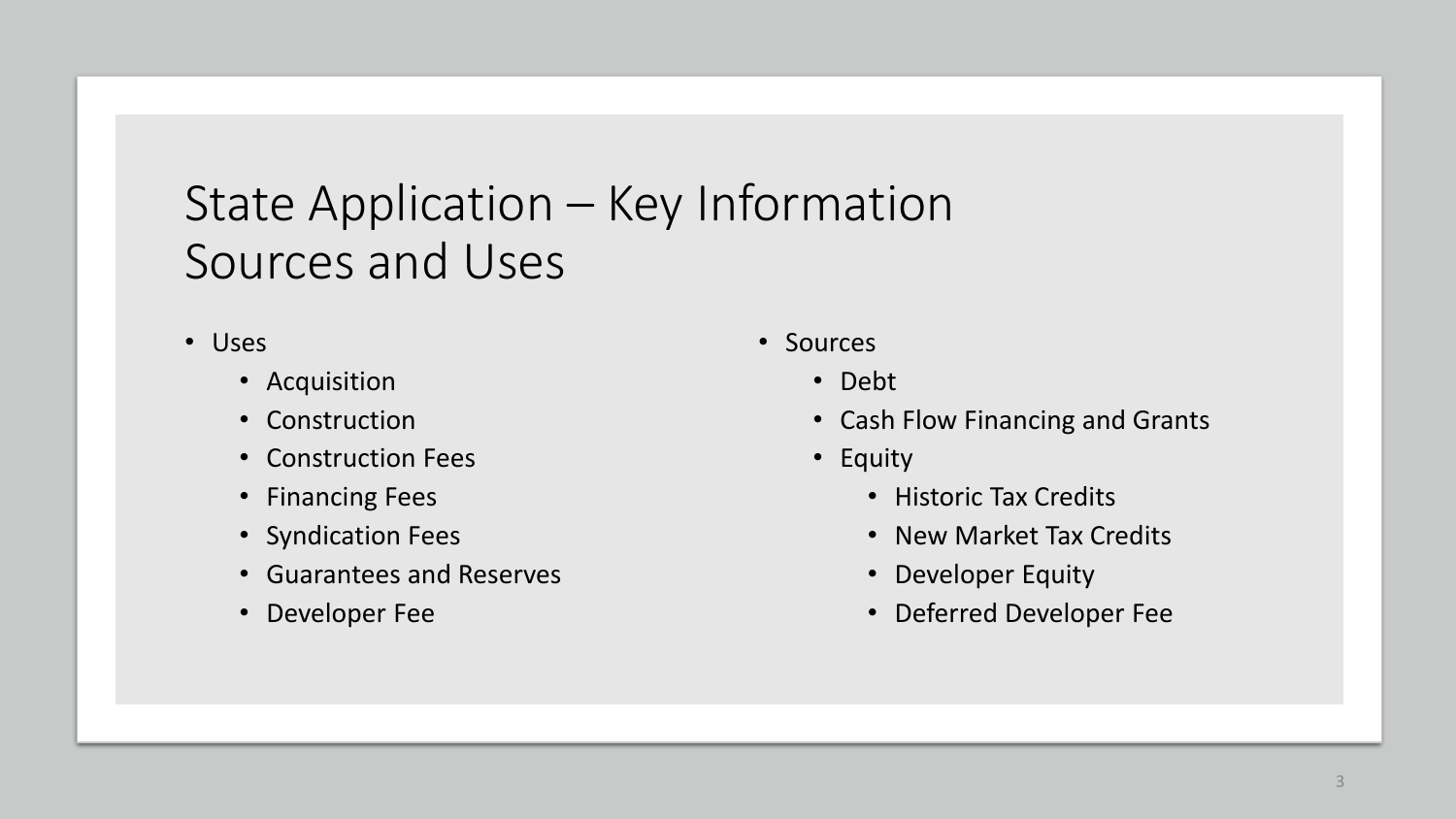### State Application – Key Information Operating Pro Forma

- Income
	- Low Income Units (Voucher Supported)
	- Low Income Units (not Voucher Supported)
	- Market Units
	- Non Residential Space
	- Vacancy Assumption
- Expenses
	- Administrative Costs
	- Property Management
	- Utilities
	- **Maintenance**
	- **Insurance**
	- Taxes
	- Replacement Reserve
	- Debt Service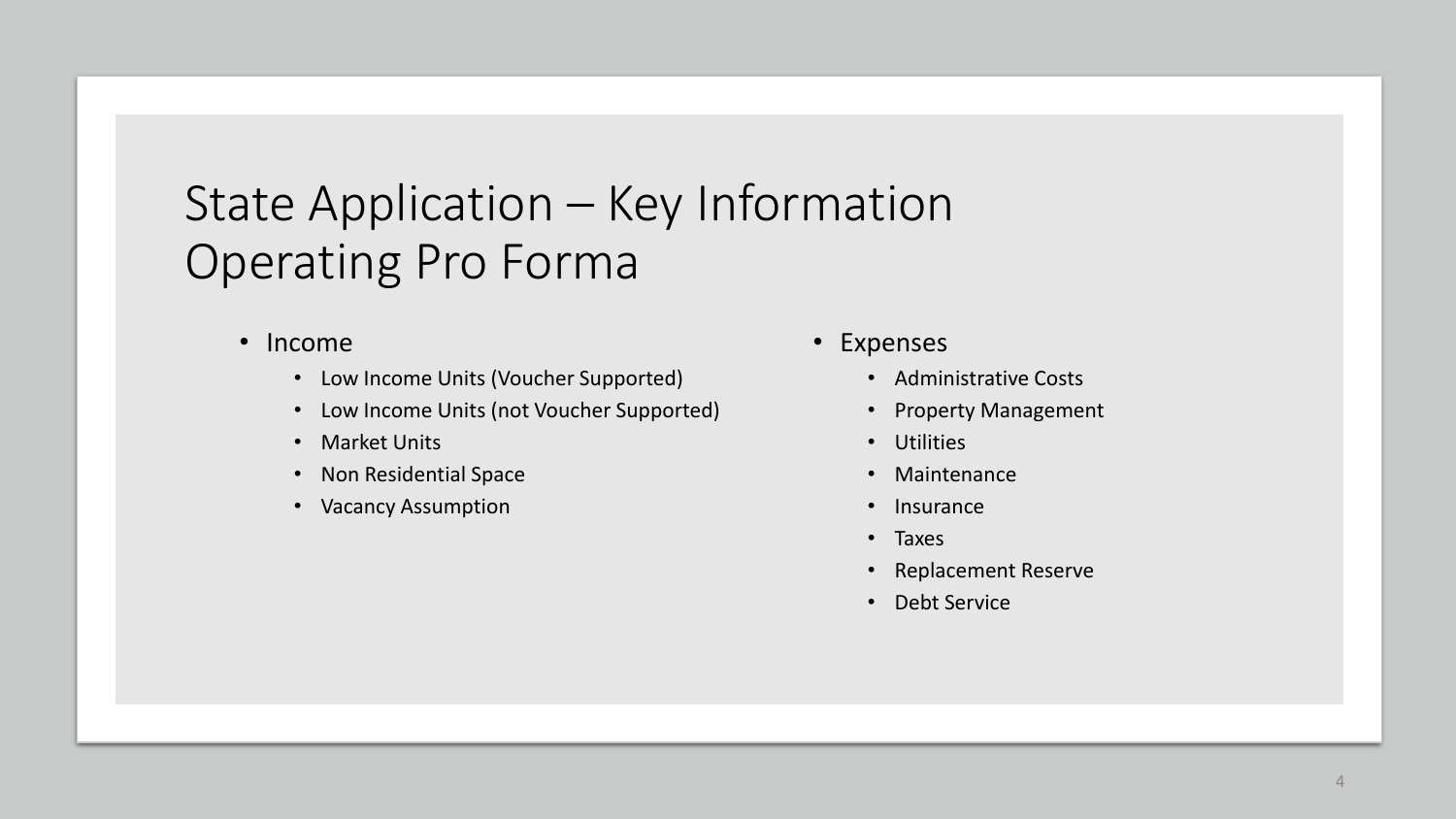9% Tax Credits – To Be **Competitive** QAP Requires:

#### Additional Low Income Housing

- 50% of units at 30% AMI
- 25% of units at 40% AMI
- 25% of units at 60% AMI

Use Period – Additional 22 years

#### Special Populations

- 50% units for homeless OR
- Two of following at 20% each: Farmworkers, Large Households, Disabled, Homeless OR Elderly Project (all residents over 62 or all units with one person over 55)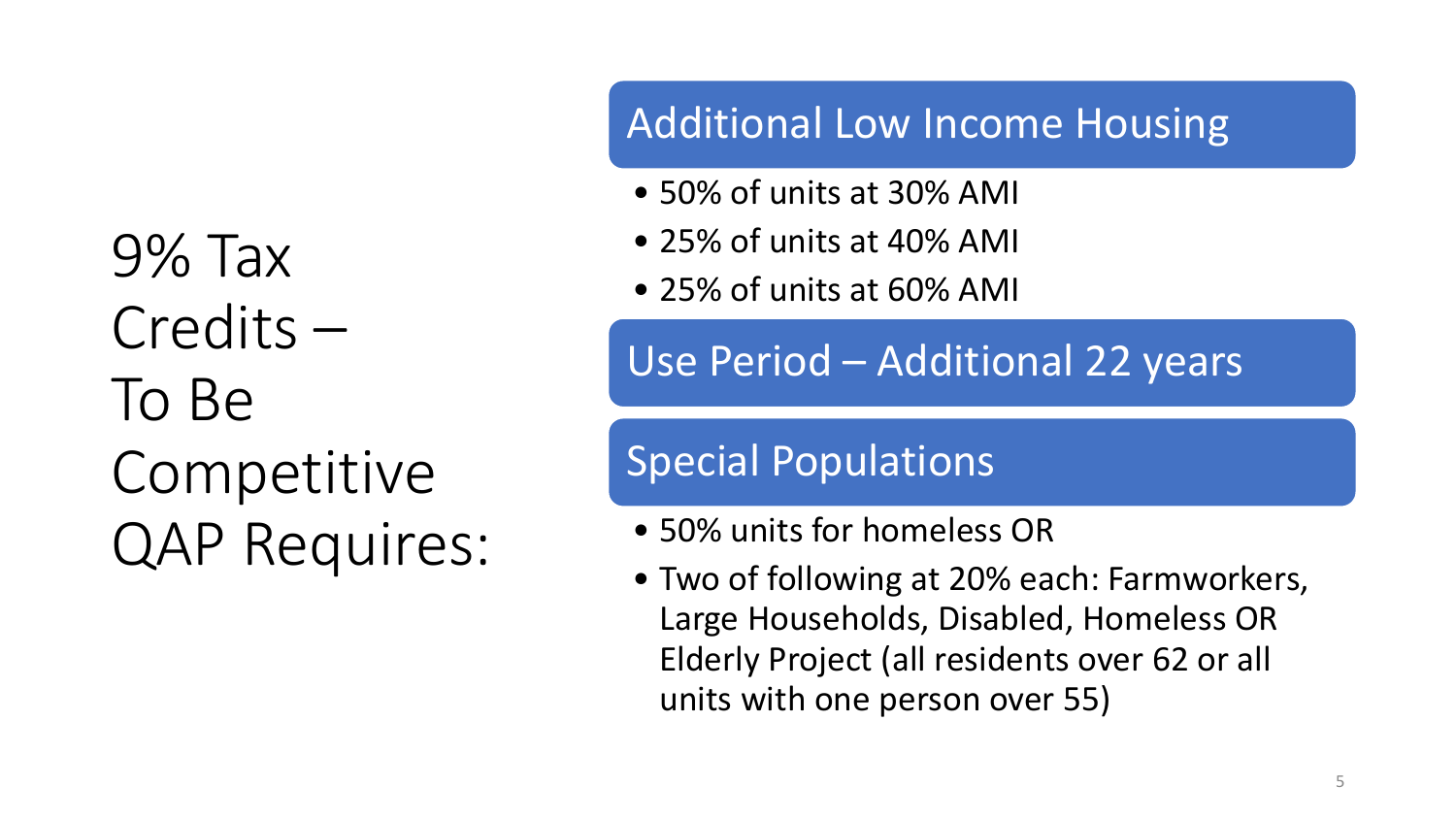9% Tax Credits – To Be Competitive:

- Local Funding
- Vouchers
- Total Development Cost per Unit at or below state caps (1BR – \$203,240; 2 BR – \$230,371; 3 BR – \$299,233; 4 BR – \$329,280)
- Developer Fee less than 15%
- Efficient Location (near services and retail)
- Job Center
- Non Profit Sponsor
- Donation in Support
- Utility Allowance Option